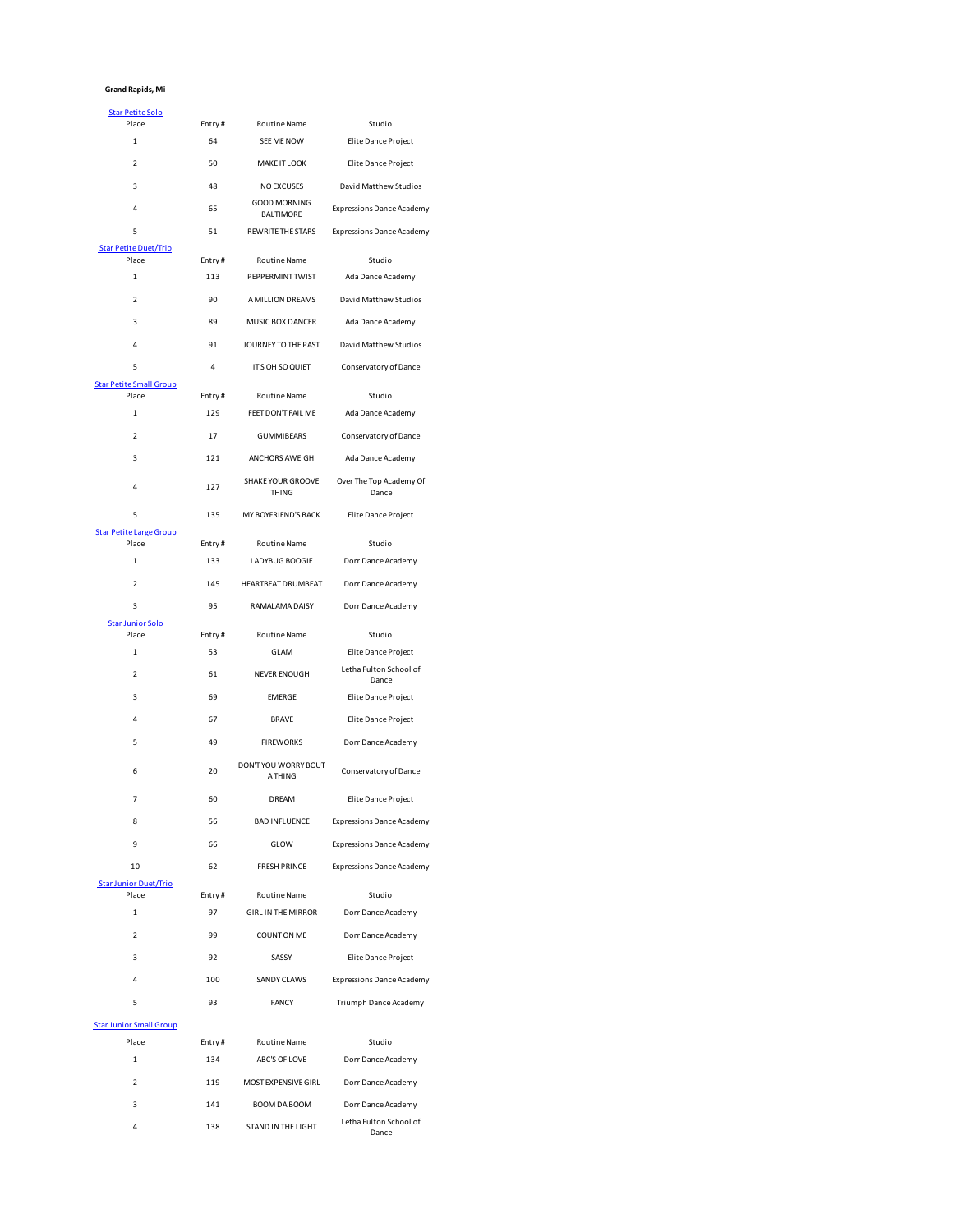| 5                                       | 123           | <b>CAR WASH</b>                                | Triumph Dance Academy                        |  |
|-----------------------------------------|---------------|------------------------------------------------|----------------------------------------------|--|
| <b>Star Junior Large Group</b><br>Place | Entry#        | <b>Routine Name</b>                            | Studio                                       |  |
| 1                                       | 112           | <b>TRICKLE TRICKLE</b>                         | Dorr Dance Academy                           |  |
| <b>Star Teen Solo</b>                   |               |                                                |                                              |  |
| Place<br>$\mathbf{1}$                   | Entry#<br>155 | <b>Routine Name</b><br><b>BIGGER IS BETTER</b> | Studio<br>Elite Dance Project                |  |
|                                         |               | <b>WELCOME TO</b>                              |                                              |  |
| $\overline{\mathbf{2}}$                 | 157           | WONDERLAND                                     | Innovative dance company                     |  |
| 3                                       | 150           | CRAYOLA                                        | Dorr Dance Academy                           |  |
| 4                                       | 149           | <b>MACK THE KNIFE</b><br>DON'T RAIN ON MY      | Dorr Dance Academy<br>Letha Fulton School of |  |
| 5                                       | 152           | PARADE                                         | Dance                                        |  |
| 6                                       | 160           | <b>LIKE A SKIN</b>                             | Letha Fulton School of<br>Dance              |  |
| 7                                       | 159           | WRITER IN THE DARK                             | Elite Dance Project                          |  |
| 8                                       | 153           | THIS IS THE LIFE                               | Triumph Dance Academy                        |  |
| 9                                       | 154           | <b>HUSH</b>                                    | <b>Expressions Dance Academy</b>             |  |
| 10                                      | 158           | A MILLION TO ONE                               | <b>Expressions Dance Academy</b>             |  |
| <b>Star Teen Duet/Trio</b>              |               |                                                |                                              |  |
| Place<br>1                              | Entry#<br>222 | <b>Routine Name</b><br>THE KIDS ARE FINALLY    | Studio<br>Dorr Dance Academy                 |  |
| <b>Star Teen Small Group</b>            |               | ASLEEP                                         |                                              |  |
| Place                                   | Entry#        | <b>Routine Name</b>                            | Studio                                       |  |
| $\mathbf{1}$                            | 255           | COME GET IT BAE                                | Dorr Dance Academy<br>Letha Fulton School of |  |
| $\overline{\phantom{a}}$                | 263           | WHEN I LOOK AT YOU                             | Dance                                        |  |
| 3                                       | 254           | <b>GET UP</b>                                  | Ada Dance Academy                            |  |
| Δ                                       | 289           | <b>JETSET</b>                                  | Triumph Dance Academy                        |  |
| 5                                       | 290           | COVERGIRL                                      | Letha Fulton School of<br>Dance              |  |
| <b>Star Teen Large Group</b><br>Place   | Entry#        | <b>Routine Name</b>                            | Studio                                       |  |
| <b>Top Score</b>                        | 276           | LIFE IS A HIGHWAY                              | Triumph Dance Academy                        |  |
| <b>Star Teen Line/Production</b>        |               |                                                |                                              |  |
| Place                                   | Entry#        | <b>Routine Name</b>                            | Studio                                       |  |
| $\mathbf{1}$                            | 241           | <b>BE OUR GUEST</b>                            | Letha Fulton School of<br>Dance              |  |
| <b>Star Senior Solo</b><br>Place        | Entry#        | <b>Routine Name</b>                            | Studio                                       |  |
| 1                                       | 336           | ARE YOU WITH ME                                | Letha Fulton School of<br>Dance              |  |
| $\overline{2}$                          | 338           | WHERE THE SHADOW<br><b>ENDS</b>                | Letha Fulton School of<br>Dance              |  |
| 3                                       | 328           | PARADISE                                       | Elite Dance Project                          |  |
| 4                                       | 330           | PASSENGER                                      | Dorr Dance Academy                           |  |
| 5                                       | 332           | <b>JEALOUS</b>                                 | Dorr Dance Academy                           |  |
| 6                                       | 329           | SUNFLOWER                                      | Dorr Dance Academy                           |  |
| 7                                       | 333           | SIGN OF THE TIMES                              | Letha Fulton School of                       |  |
| 8                                       | 334           | <b>ASHES</b>                                   | Dance<br>Letha Fulton School of              |  |
| 9                                       | 340           | <b>LITTLE GIRLS</b>                            | Dance<br>Over The Top Academy Of             |  |
|                                         |               |                                                | Dance                                        |  |
| 10                                      | 331           | <b>HARD LOVE</b>                               | Letha Fulton School of<br>Dance              |  |
| <b>Star Senior Duet/Trio</b><br>Place   | Entry#        | <b>Routine Name</b>                            | Studio                                       |  |
| 1                                       | 308           | <b>DROWN</b>                                   | Elite Dance Project                          |  |
| $\overline{\mathbf{c}}$                 | 299           | <b>KEEP ON MOVING</b>                          | Letha Fulton School of<br>Dance              |  |
| 3                                       | 294           | <b>CLAP SNAP</b>                               | Dorr Dance Academy                           |  |
| <b>Star Senior Small Group</b>          |               |                                                |                                              |  |
| Place                                   | Entry#        | <b>Routine Name</b>                            | Studio                                       |  |
| $\mathbf{1}$                            | 291           | <b>OUT OF HIDING</b>                           | Letha Fulton School of<br>Dance              |  |
| <b>Star Adult Solo</b><br>Place         | Entry#        | <b>Routine Name</b>                            | Studio                                       |  |
| 1                                       | 326           | POPULAR                                        | <b>Expressions Dance Academy</b>             |  |
|                                         |               |                                                |                                              |  |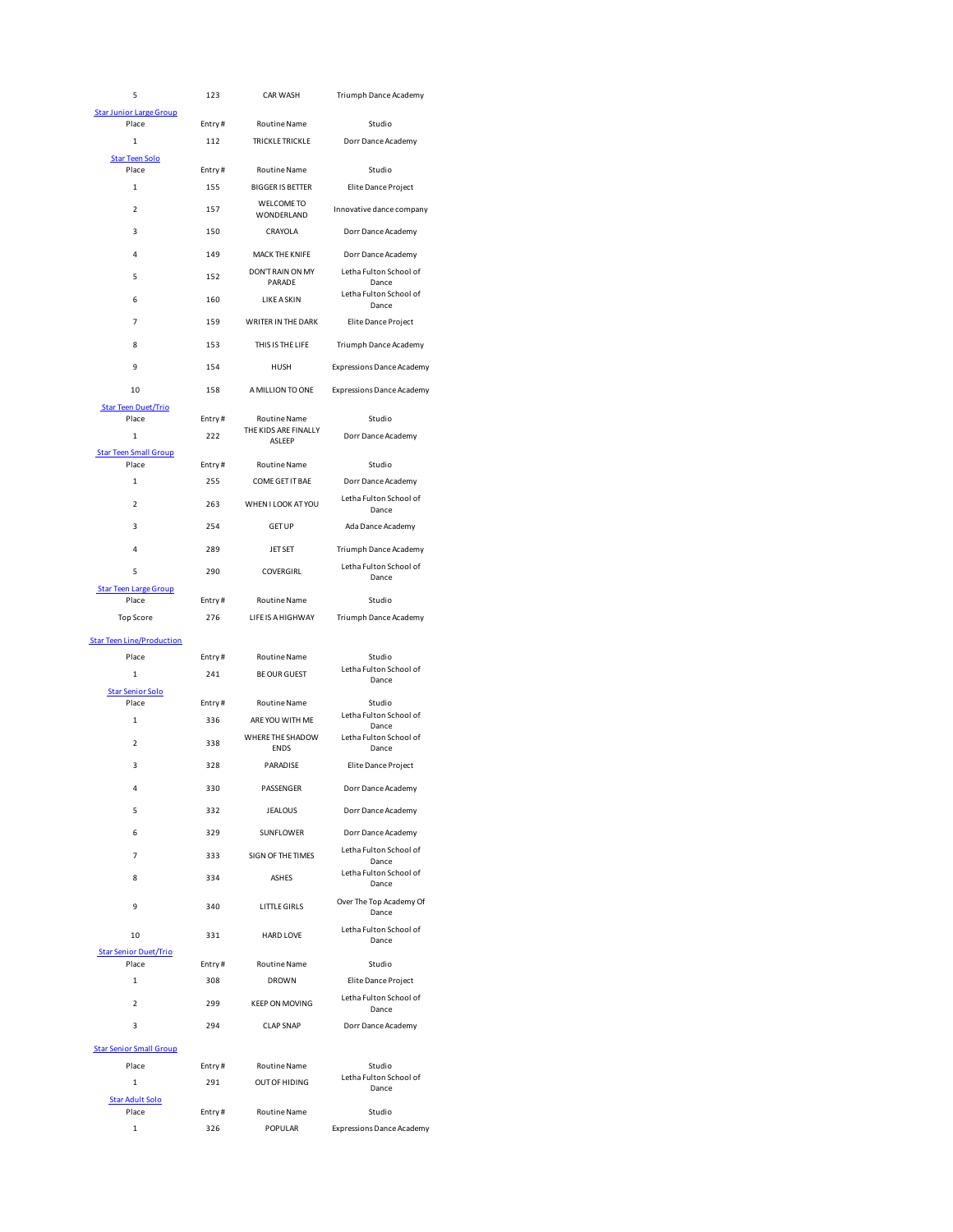| <b>Power Petite Solo</b><br>Place        | Entry#        | <b>Routine Name</b>                    | Studio                             |  |
|------------------------------------------|---------------|----------------------------------------|------------------------------------|--|
| $\mathbf{1}$                             | 71            | <b>FABULOUS</b><br>Elite Dance Project |                                    |  |
|                                          |               |                                        |                                    |  |
| <b>Power Petite Small Group</b><br>Place | Entry#        | <b>Routine Name</b>                    | Studio                             |  |
|                                          |               |                                        | Over The Top Academy Of            |  |
| $\mathbf 1$                              | 143           | FREEDOM                                | Dance                              |  |
| <b>Power Petite Duet/Trio</b><br>Place   | Entry#        | <b>Routine Name</b>                    | Studio                             |  |
| $\mathbf 1$                              | 107           | <b>OVER THE RAINBOW</b>                | Ada Dance Academy                  |  |
| <b>Power Junior Small Group</b>          |               |                                        |                                    |  |
| Place                                    | Entry#        | <b>Routine Name</b>                    | Studio                             |  |
| $\mathbf 1$                              | 137           | <b>FEELING ALIVE</b>                   | Dorr Dance Academy                 |  |
| <b>Power Junior Solo</b>                 |               |                                        |                                    |  |
| Place<br>$\mathbf 1$                     | Entry#<br>75  | <b>Routine Name</b><br>CROWD GO CRAZY  | Studio<br>Dorr Dance Academy       |  |
|                                          |               |                                        |                                    |  |
| $\overline{2}$                           | 22            | <b>DANGEROUS</b>                       | Conservatory of Dance              |  |
| 3                                        | 80            | <b>ICE ICE BABY</b>                    | Dorr Dance Academy                 |  |
| 4                                        | 13            | PROUD MARY                             | Conservatory of Dance              |  |
| 5                                        | 84            | MY NEW PHILOSOPHY                      | <b>Expressions Dance Academy</b>   |  |
| 6                                        | 81            | <b>FABULOUS</b>                        | Dorr Dance Academy                 |  |
| $\overline{7}$                           | 25            | SANDRA DEE                             | Conservatory of Dance              |  |
| 8                                        | 82            | <b>ONLY HOPE</b>                       | Ada Dance Academy                  |  |
| 9                                        | 24            | SHOW OFF                               | Conservatory of Dance              |  |
| 10                                       | 83            | THIS IS IT                             | <b>Expressions Dance Academy</b>   |  |
| <b>Power Junior Duet/Trio</b>            |               |                                        |                                    |  |
| Place                                    | Entry#        | <b>Routine Name</b>                    | Studio                             |  |
| 1                                        | 116           | PARTY PEOPLE                           | Dorr Dance Academy                 |  |
| $\overline{2}$                           | 110           | THE END OF THE LINE                    | <b>Expressions Dance Academy</b>   |  |
| 3                                        | 115           | BLONDES HAVE MORE FUN                  | Elite Dance Project                |  |
| 4                                        | 114           | TEAR IT UP                             | <b>Expressions Dance Academy</b>   |  |
| 5                                        | 30            | I AM WOMAN                             | Conservatory of Dance              |  |
| <b>Power Junior Large Group</b>          |               |                                        |                                    |  |
| Place                                    | Entry#        | <b>Routine Name</b>                    | Studio                             |  |
| 1                                        | 124           | DEAR FUTURE HUSBAND                    | Dorr Dance Academy                 |  |
| $\overline{\mathbf{c}}$                  | 148           | <b>QUEEN BEE</b>                       | Dorr Dance Academy                 |  |
| 3                                        | 105           | THAT'S RIGHT                           | Dorr Dance Academy                 |  |
| 4                                        | 16            | SHAKE SENIORA                          | Conservatory of Dance              |  |
| 5                                        | 94            | YOU ARE NOT ALONE                      | Dorr Dance Academy                 |  |
| <b>Power Junior Line/Production</b>      |               |                                        |                                    |  |
| Place                                    | Entry#        | Routine Name                           | Studio                             |  |
| $\mathbf 1$                              | $\mathbf 1$   | WHEN I GROW UP                         | Conservatory of Dance              |  |
| <b>Power Teen Solo</b>                   |               |                                        |                                    |  |
| Place<br>$\mathbf{1}$                    | Entry#<br>164 | <b>Routine Name</b><br>DERNIÉRE DANSE  | Studio<br>Innovative dance company |  |
|                                          |               |                                        |                                    |  |
| $\overline{2}$                           | 194           | TITANIUM                               | Dorr Dance Academy                 |  |
| 3                                        | 179           | I'M THE GREATEST STAR                  | Dorr Dance Academy                 |  |
| 4                                        | 172           | SHACKLES                               | Dorr Dance Academy                 |  |
| 5                                        | 10            | ALIVE                                  | Conservatory of Dance              |  |
| 6                                        | 174           | HOT LIKE WOW                           | Elite Dance Project                |  |
| $\overline{7}$                           | 195           | HALLELUJAH                             | Dorr Dance Academy                 |  |
| 8                                        | 189           | NO STRINGS                             | <b>Expressions Dance Academy</b>   |  |
| 9                                        | 184           | CHANGES                                | Innovative dance company           |  |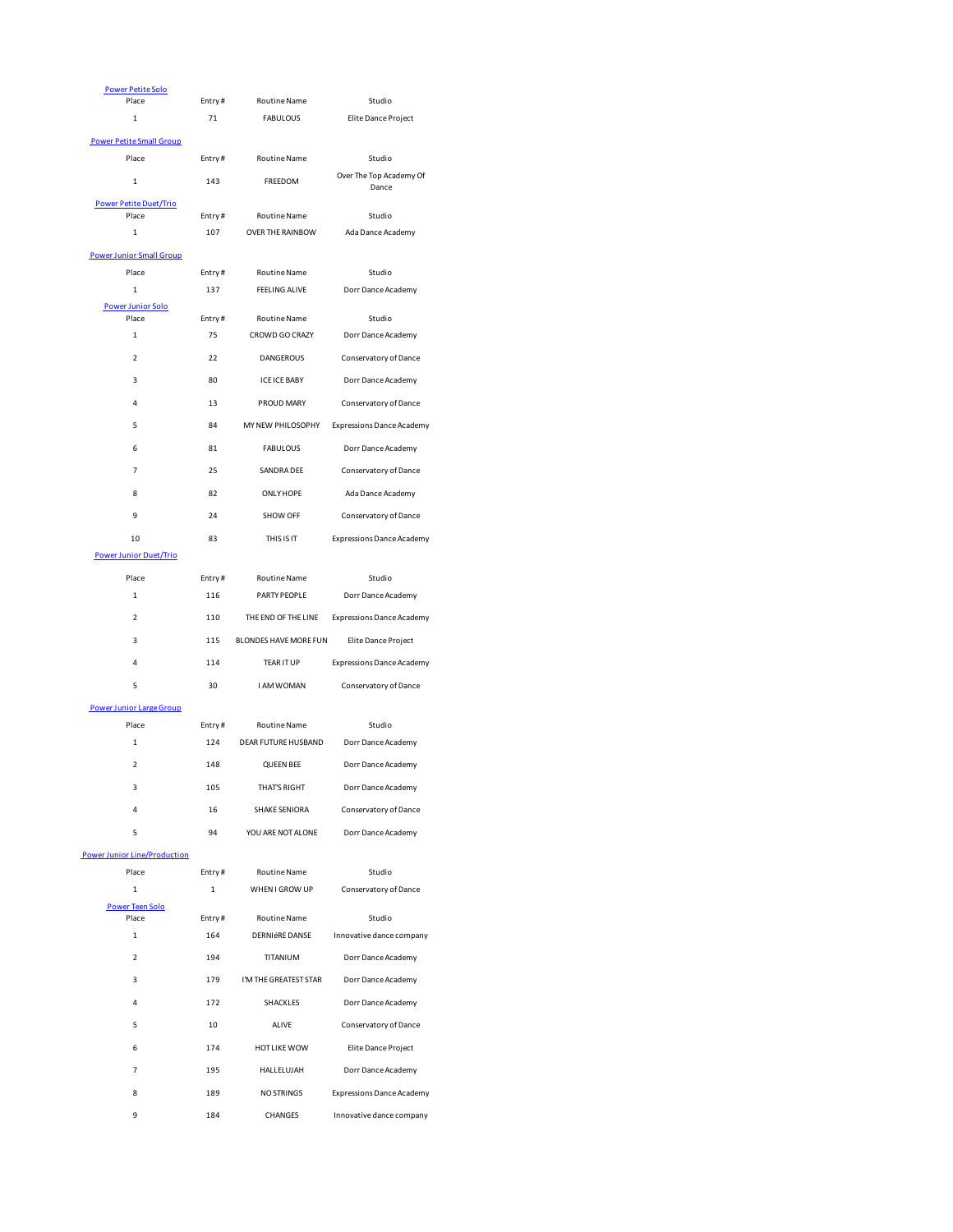| 10                                     | 182    | <b>STAY</b>               | <b>Expressions Dance Academy</b>         |
|----------------------------------------|--------|---------------------------|------------------------------------------|
| 11                                     | 191    | <b>MADNESS</b>            | Lake Michigan Dance<br>Academy           |
| 12                                     | 181    | WHAT YOU WANT             | <b>Expressions Dance Academy</b>         |
| 13                                     | 175    | <b>MANEATER</b>           | Elite Dance Project                      |
| 14                                     | 8      | I WISH I WAS THE MOON     | Conservatory of Dance                    |
| 15                                     | 196    | <b>DNA</b>                | Dorr Dance Academy                       |
| <b>Power Teen Duet/Trio</b><br>Place   | Entry# | <b>Routine Name</b>       | Studio                                   |
| $\mathbf 1$                            | 227    | A CHANGE IS GONNA<br>COME | Over The Top Academy Of<br>Dance         |
| $\overline{\mathbf{2}}$                | 225    | <b>HAPPINESS HOTEL</b>    | Dorr Dance Academy                       |
| 3                                      | 232    | WHEREVER YOU WILL GO      | Dorr Dance Academy                       |
| 4                                      | 26     | <b>NEAR LIGHT</b>         | Conservatory of Dance                    |
| 5                                      | 224    | FOR ONCE IN MY LIFE       | Dorr Dance Academy                       |
| <b>Power Teen Small Group</b>          |        |                           |                                          |
| Place                                  | Entry# | <b>Routine Name</b>       | Studio                                   |
| $\mathbf{1}$                           | 253    | ABRACADABRA               | Dorr Dance Academy                       |
| $\overline{\mathbf{2}}$                | 271    | PERM                      | Dorr Dance Academy                       |
| 3                                      | 21     | ADIEMUS                   | Conservatory of Dance                    |
| 4                                      | 265    | <b>ASHES</b>              | Dorr Dance Academy                       |
| 5                                      | 246    | LEGS                      | Dorr Dance Academy                       |
| <b>Power Teen Large Group</b>          |        |                           |                                          |
| Place                                  | Entry# | <b>Routine Name</b>       | Studio                                   |
| $\mathbf{1}$                           | 283    | <b>FOREVER YOUNG</b>      | Elite Dance Project                      |
| $\overline{\mathbf{c}}$                | 18     | THE REASON                | Conservatory of Dance                    |
| 3                                      | 280    | MR. WENDEL                | Dorr Dance Academy                       |
| 4                                      | 3      | <b>FAMILIAR</b>           | Conservatory of Dance                    |
| 5                                      | 292    | LET ME THINK ABOUT IT     | Dorr Dance Academy                       |
| <b>Power Teen Line/Production</b>      |        |                           |                                          |
| Place                                  | Entry# | <b>Routine Name</b>       | Studio                                   |
| <b>Top Score</b>                       | 242    | <b>SLUMBER PARTY</b>      | <b>Expressions Dance Academy</b>         |
| <b>Power Senior Solo</b><br>Place      | Entry# | <b>Routine Name</b>       | Studio                                   |
| 1                                      | 400    | I AM ALDOLPHO             | Letha Fulton School of                   |
| $\overline{2}$                         | 369    | <b>STATION</b>            | Dance<br>Letha Fulton School of<br>Dance |
| 3                                      | 360    | I NEED A GIRL             | Dorr Dance Academy                       |
| 4                                      | 391    | MODEL BEHAVIOR            | Dorr Dance Academy                       |
| 5                                      | 29     | <b>GOT IT IN YOU</b>      | Conservatory of Dance                    |
| 6                                      | 354    | HELIUM                    | Letha Fulton School of<br>Dance          |
| 7                                      | 31     | NO TIME TO DIE            | Conservatory of Dance                    |
| 8                                      | 371    | WHERE I SLEEP             | Over The Top Academy Of<br>Dance         |
| 9                                      | 357    | ARCADE                    | Elite Dance Project                      |
| 10                                     | 12     | <b>NERVOUS</b>            | Conservatory of Dance                    |
| 11                                     | 362    | <b>CRIMINAL INTENT</b>    | <b>Expressions Dance Academy</b>         |
| 12                                     | 355    | <b>EASY ON ME</b>         | Innovative dance company                 |
| 13                                     | 374    | POWER                     | Center Stage Dance<br>Academy            |
| 14                                     | 364    | D.D.                      | Dorr Dance Academy                       |
| 15                                     | 368    | <b>DANGEROUS</b>          | Elite Dance Project                      |
| <b>Power Senior Duet/Trio</b><br>Place | Entry# | <b>Routine Name</b>       | Studio                                   |
| $\mathbf 1$                            | 15     | <b>BAD DREAMS</b>         | Conservatory of Dance                    |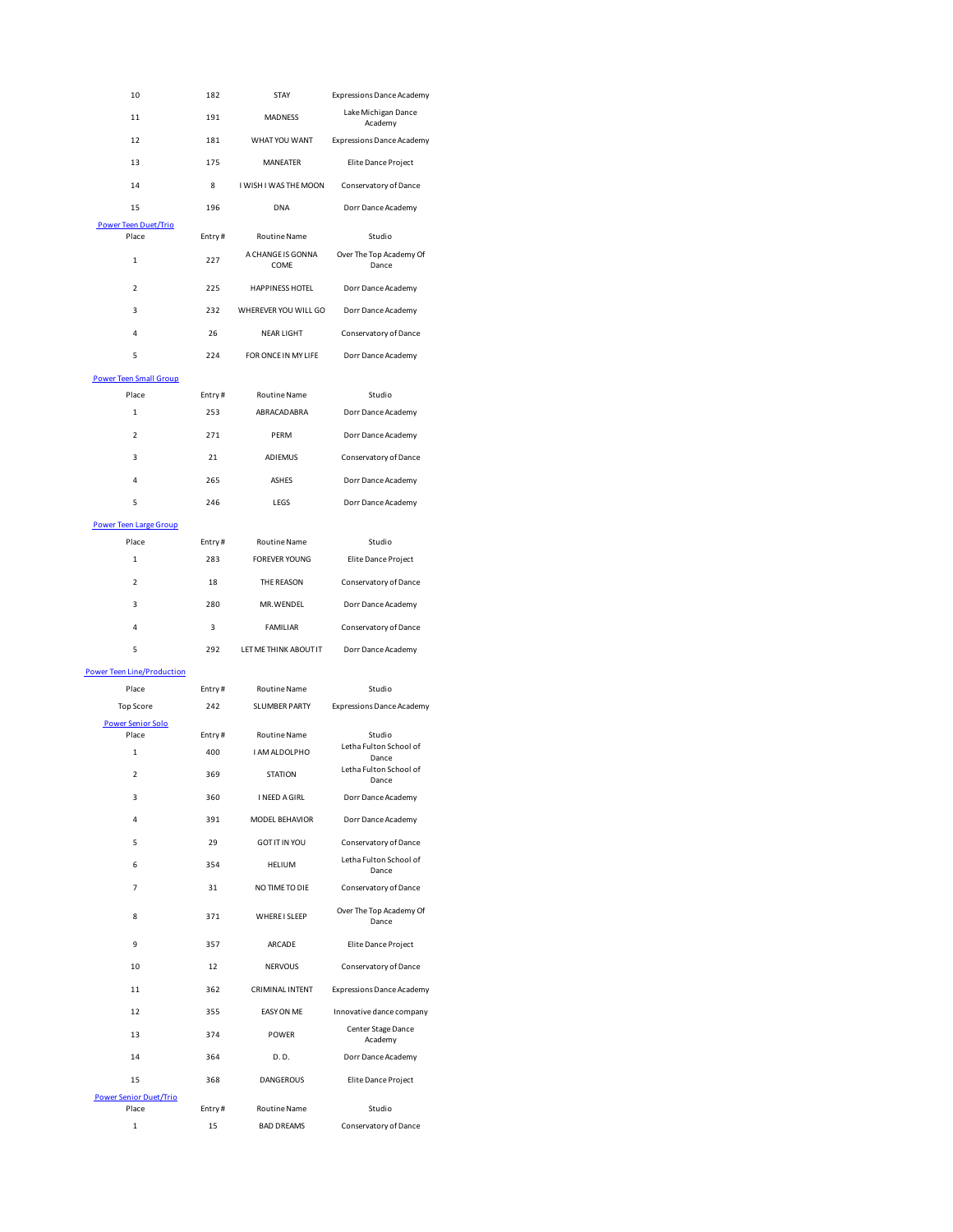| $\overline{\mathbf{c}}$             | 47     | CONTAMINATED                                              | Conservatory of Dance            |  |
|-------------------------------------|--------|-----------------------------------------------------------|----------------------------------|--|
| 3                                   | 296    | Letha Fulton School of<br><b>I LOST A FRIEND</b><br>Dance |                                  |  |
| 4                                   | 295    | <b>ENDING</b>                                             | Elite Dance Project              |  |
| 5                                   | 312    | CAN'T YOU SEE                                             | Elite Dance Project              |  |
| 6                                   | 313    | MALIBU                                                    | Dorr Dance Academy               |  |
| 7                                   | 303    | LOST WITHOUT YOU                                          | Letha Fulton School of<br>Dance  |  |
| 8                                   | 301    | <b>RIVER</b>                                              | Dorr Dance Academy               |  |
| 9                                   | 40     | <b>HELIUM</b>                                             | Conservatory of Dance            |  |
| 10                                  | 311    | <b>ROME</b>                                               | Letha Fulton School of<br>Dance  |  |
| <b>Power Senior Small Group</b>     |        |                                                           |                                  |  |
| Place                               | Entry# | <b>Routine Name</b>                                       | Studio                           |  |
| $\mathbf 1$                         | 281    | <b>PLAIN JANE</b>                                         | Dorr Dance Academy               |  |
| $\overline{\mathbf{c}}$             | 268    | <b>MUDDY WATERS</b>                                       | Letha Fulton School of<br>Dance  |  |
| 3                                   | 260    | CREEK                                                     | Letha Fulton School of<br>Dance  |  |
| 4                                   | 248    | LONELY                                                    | Letha Fulton School of<br>Dance  |  |
| 5                                   | 269    | SWEET DISPOSITION                                         | Dorr Dance Academy               |  |
| <b>Power Senior Large Group</b>     |        |                                                           |                                  |  |
| Place                               | Entry# | <b>Routine Name</b>                                       | Studio<br>Letha Fulton School of |  |
| $\mathbf{1}$                        | 285    | SORROW                                                    | Dance                            |  |
| $\overline{\mathbf{c}}$             | 287    | DON'T STOP ME NOW                                         | Dorr Dance Academy               |  |
| <b>Power Senior Line/Production</b> |        |                                                           |                                  |  |
| Place                               | Entry# | Routine Name                                              | Studio                           |  |
| $\mathbf 1$                         | 293    | THE HEAT                                                  | Dorr Dance Academy               |  |
| <b>Power Adult Solo</b><br>Place    | Entry# | <b>Routine Name</b>                                       | Studio                           |  |
| <b>Top Score</b>                    | 366    | MODEL BEHAVIOR                                            | <b>Expressions Dance Academy</b> |  |
| <b>Power Adult Small Group</b>      |        |                                                           |                                  |  |
| Place                               | Entry# | <b>Routine Name</b>                                       | Studio                           |  |
| <b>Top Score</b>                    | 305    | <b>HALLOWEEN</b>                                          | <b>Expressions Dance Academy</b> |  |
| <b>Energy Junior Solo</b><br>Place  | Entry# | <b>Routine Name</b>                                       | Studio                           |  |
| $\mathbf 1$                         | 86     | <b>RATHER BE</b>                                          | Dorr Dance Academy               |  |
| $\overline{\mathbf{c}}$             | 78     | S' MUSER                                                  | Ada Dance Academy                |  |
| <b>Energy Junior Duet/Trio</b>      |        |                                                           |                                  |  |
| Place                               | Entry# | <b>Routine Name</b>                                       | Studio                           |  |
| $\mathbf 1$                         | 120    | MICHIGAN 7                                                | Ada Dance Academy                |  |
| <b>Energy Junior Small Group</b>    |        |                                                           |                                  |  |
| Place                               | Entry# | <b>Routine Name</b>                                       | Studio                           |  |
| $\mathbf 1$                         | 139    | PROMENADE                                                 | Ada Dance Academy                |  |
| <b>Energy Teen Solo</b><br>Place    | Entry# | <b>Routine Name</b>                                       | Studio                           |  |
| $\mathbf{1}$                        | 219    | PACIENCIA Y FE                                            | Over The Top Academy Of<br>Dance |  |
| $\overline{2}$                      | 215    | <b>EXPERIENCE</b>                                         | David Matthew Studios            |  |
| 3                                   | 206    | MUSE D'EAU                                                | Ada Dance Academy                |  |
| 4                                   | 216    | SALT AND THE SEA                                          | Ada Dance Academy                |  |
| 5                                   | 203    | <b>GRAFFITI</b>                                           | David Matthew Studios            |  |
| 6                                   | 210    | AQUA VITAE                                                | Ada Dance Academy                |  |
| 7                                   | 207    | FALL                                                      | David Matthew Studios            |  |
| 8                                   | 211    | <b>ONE STEP</b>                                           | Ada Dance Academy                |  |
| 9                                   | 204    | <b>JOURNEY</b>                                            | Ada Dance Academy                |  |
| 10                                  | 208    | CINEMA                                                    | David Matthew Studios            |  |
|                                     |        |                                                           |                                  |  |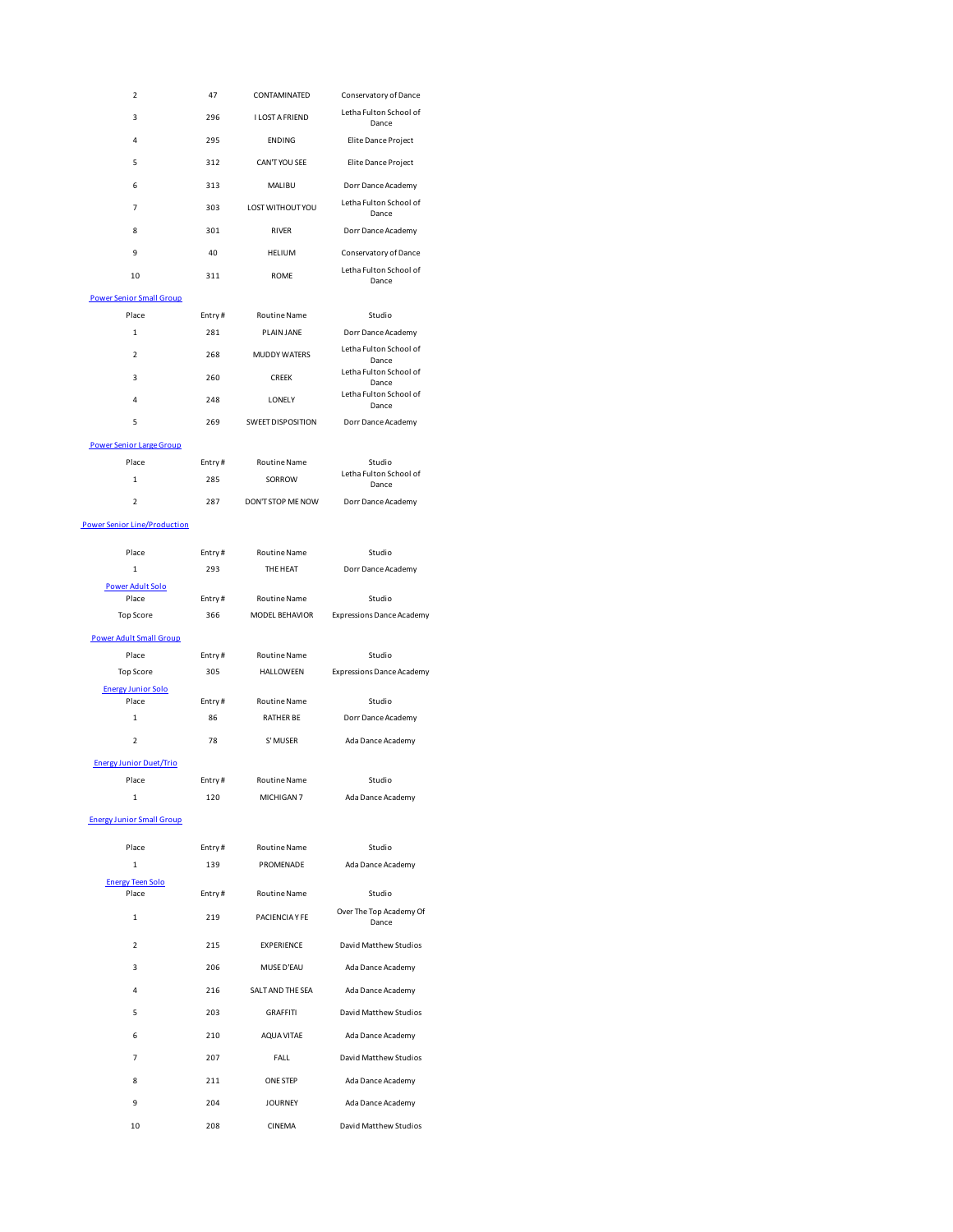| <b>Energy Teen Duet/Trio</b>                                     |        |                                                |                                  |  |
|------------------------------------------------------------------|--------|------------------------------------------------|----------------------------------|--|
| Place                                                            | Entry# | <b>Routine Name</b><br>Studio                  |                                  |  |
| $\mathbf{1}$                                                     | 234    | PERSIST AND PERSEVERE<br>David Matthew Studios |                                  |  |
| $\overline{\mathbf{c}}$                                          | 87.1   | GODSPEED                                       | Ada Dance Academy                |  |
| 3                                                                | 240    | SIGNS OF LIFE                                  | David Matthew Studios            |  |
| 4                                                                | 237    | I'M NUMBER ONE                                 | Dorr Dance Academy               |  |
| 5                                                                | 238    | PARTY BABY                                     | Elite Dance Project              |  |
| <b>Energy Teen Small Group</b>                                   |        |                                                |                                  |  |
| Place                                                            | Entry# | <b>Routine Name</b>                            | Studio                           |  |
| $\mathbf{1}$                                                     | 277    | HOME                                           | David Matthew Studios            |  |
| $\overline{\mathbf{2}}$                                          | 270    | I WON'T COMPLAIN                               | David Matthew Studios            |  |
| 3<br><b>Energy Senior Solo</b>                                   | 272    | <b>WORRY</b>                                   | Ada Dance Academy                |  |
| Place                                                            | Entry# | <b>Routine Name</b>                            | Studio                           |  |
| $\mathbf{1}$                                                     | 395    | <b>HUMAN TO BEAST</b>                          | VDW Dance Company                |  |
| $\overline{\mathbf{c}}$                                          | 389    | IS THAT ALRIGHT                                | <b>VDW Dance Company</b>         |  |
| 3                                                                | 404    | <b>VIENNA</b>                                  | Elite Dance Project              |  |
| 4                                                                | 381    | ESMERALDA                                      | Ada Dance Academy                |  |
| 5                                                                | 382    | THREE                                          | Dorr Dance Academy               |  |
| 6                                                                | 380    | RAYMONDA CLEMENCE                              | David Matthew Studios            |  |
| $\overline{7}$                                                   | 386    | I LOVE PLAY REHEARSAL                          | Dorr Dance Academy               |  |
| 8                                                                | 392    | A SONG FOR YOU                                 | Ada Dance Academy                |  |
| 9                                                                | 396    | A LITTLE PARTY                                 | Elite Dance Project              |  |
| 10                                                               | 387    | <b>MIRROR BALL</b>                             | Elite Dance Project              |  |
| <b>Energy Senior Duet/Trio</b>                                   |        |                                                |                                  |  |
| Place                                                            | Entry# | <b>Routine Name</b>                            | Studio                           |  |
| $\mathbf{1}$                                                     | 309    | TIMELAPSE                                      | David Matthew Studios            |  |
| $\overline{\mathbf{2}}$                                          | 310    | <b>JAMMIN</b>                                  | Over The Top Academy Of<br>Dance |  |
| 3                                                                | 315    | THE CAVE                                       | Dorr Dance Academy               |  |
| 4                                                                | 316    | <b>BEAUTIFUL LIES</b>                          | Elite Dance Project              |  |
| 5                                                                | 322    | <b>CHERRY WINE</b>                             | Elite Dance Project              |  |
| <b>Energy Senior Small Group</b>                                 |        |                                                |                                  |  |
| Place                                                            | Entry# | <b>Routine Name</b>                            | Studio                           |  |
| $\mathbf{1}$                                                     | 267    | MY HEART WILL GO ON                            | Elite Dance Project              |  |
| 2                                                                | 262    | COMMUNICATING                                  | David Matthew Studios            |  |
| 3                                                                | 257    | <b>BAD GUY</b>                                 | Dorr Dance Academy               |  |
| <b>Energy Adult Solo</b><br>Place                                | Entry# | <b>Routine Name</b>                            | Studio                           |  |
| $\mathbf{1}$                                                     | 377    | SPARKLING DIAMONDS                             | <b>Expressions Dance Academy</b> |  |
| <b>Industry Dance Awards Best</b>                                |        |                                                |                                  |  |
| Jazz                                                             |        |                                                |                                  |  |
| Place                                                            | Entry# | <b>Routine Name</b>                            | Studio                           |  |
| 1                                                                | 257    | <b>BAD GUY</b>                                 | Dorr Dance Academy               |  |
| <b>Industry Dance Awards Best</b><br>Lyrical/Modern/Contemporary |        |                                                |                                  |  |
| Place                                                            | Entry# | <b>Routine Name</b>                            | Studio                           |  |
| $\mathbf 1$                                                      | 267    | MY HEART WILL GO ON                            | Elite Dance Project              |  |
| <b>Industry Dance Awards Best</b>                                |        |                                                |                                  |  |
| Open/Acro/Ballet                                                 |        |                                                |                                  |  |
| Place                                                            | Entry# | <b>Routine Name</b>                            | Studio                           |  |
| $\mathbf 1$                                                      | 284    | ETHEREAL BEING                                 | David Matthew Studios            |  |
| <b>Industry Dance Awards Best</b><br>Tap                         |        |                                                |                                  |  |
| Place                                                            | Entry# | <b>Routine Name</b>                            | Studio                           |  |
| 1                                                                | 264    | ALL I KNOW SO FAR                              | Dorr Dance Academy               |  |
| People's Choice Award                                            |        |                                                |                                  |  |